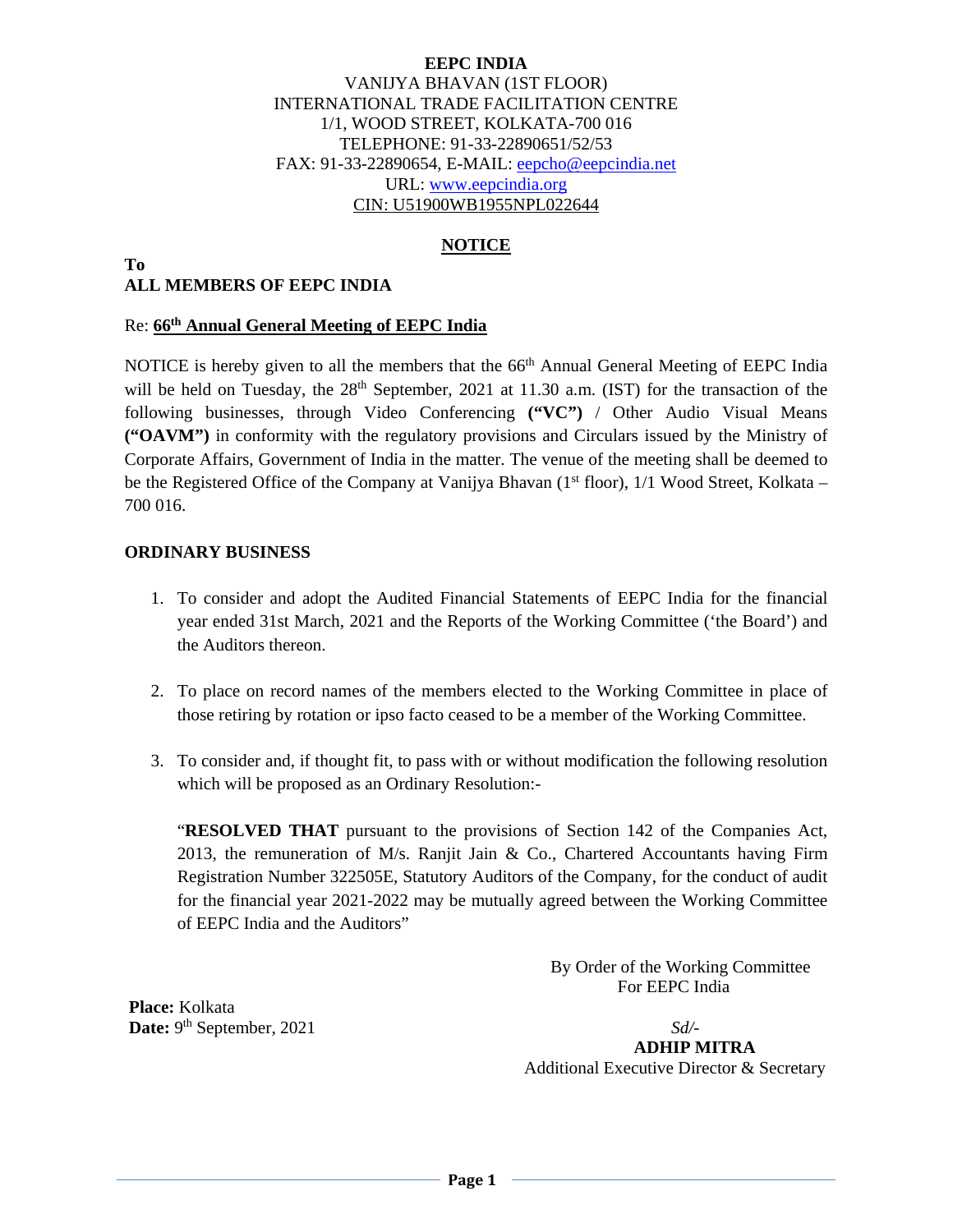## **NOTES:**

- 1. In view of the continuing restrictions on the movement of people at several places in the country, due to outbreak of COVID-19, the Ministry of Corporate Affairs (MCA), vide its General Circular No. 02/2021 dated 13<sup>th</sup> January, 2021 read with General Circular No. 20/2020 dated 5th May, 2020 along with General Circular No. 14/2020 dated 8th April, 2020 and General Circular No. 17/2020 dated 13th April, 2020, has allowed the Companies to conduct the AGM through Video Conferencing ("VC") or Other Audio Visual Means ("OAVM") during the calendar year 2021. In accordance with, the said circulars of MCA and applicable provisions of the Act, the 66th Annual General Meeting of EEPC India shall be conducted through VC / OAVM. National Securities Depositories Limited ('NSDL') will be providing facility for voting through remote e-voting, for participation in the AGM through VC / OAVM facility and e-voting during the AGM. The procedure for participating in the meeting through VC / OAVM is explained at Note No. 5 below and is also available on the website of the Company at **www.eepcindia.org**.
- 2. A member shall not be entitled to appoint any other person as his/her proxy unless such other person is also a member of EEPC India. Since, this AGM will be held in accordance with the Circulars through Video Conferencing ("VC") / Other Audio Visual Means ("OAVM"), the facility for appointment of Proxies by the Members is not available and hence the Proxy Form and Attendance Slip including Route Map are not annexed to this Notice.
- 3. Authorised representatives of Ordinary members who will attend the meeting are requested to send to EEPC India in advance a scanned certified true copy (PDF/JPEG format) of the Board Resolution/ Authorisation Letter authorising their representative to attend and vote on their behalf at the Meeting through email at **eepcho@eepcindia.net.** Associate members may also attend the meeting by themselves or through their authorised representative.
- 4. Electronic Dispatch of Notice and Annual report and Process for Registration of Email ID for Obtaining Copy of Annual Report:
	- a. In accordance with, the General Circular No. 20/2020 dated 5th May, 2020 issued by MCA, owing to the difficulties involved in dispatching of physical copies of the financial statements (including Report of Board of Directors, Auditor's report or other documents required to be attached therewith), such statements including the Notice of the 66<sup>th</sup> Annual General Meeting of EEPC India inter alia indicating the process and manner of e-voting is being sent to all the members to that email IDs registered with EEPC India. However, the votes of only the ordinary members will be valid.
	- b. We urge members to support our commitment to environmental protection by choosing to receive the Company's communication through email. For members who have not updated/registered their email addresses with EEPC India are requested to update/register their email addresses by writing to EEPC India at **eepcho@eepcindia.net** along with the copy of the signed request letter mentioning the name and address of the Member, self-attested copy of the PAN card, and self-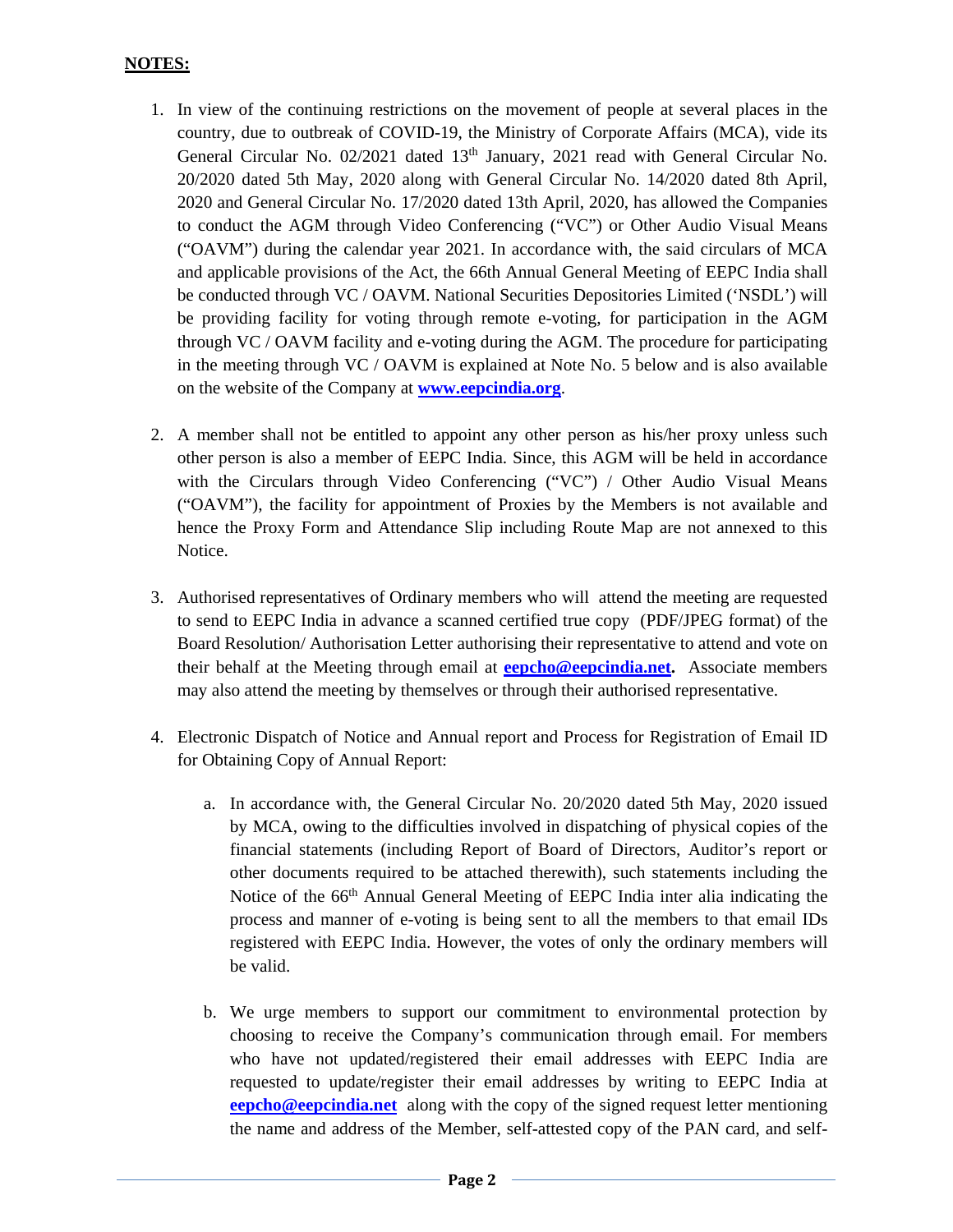attested copy of any document (e.g.: Telephone Bill, Electricity Bill) in support of the address of the Member immediately to obtain the copies of the Annual Report 2020-2021 in electronic mode along with the Notice of 66<sup>th</sup> AGM, instructions for remote e-voting and instruction for participation in the AGM through VC/OAVM. In case of any queries / difficulties in registering the e-mail address, Members may write to **eepcho@eepcindia.net.**

- c. Members may please note that the Notice of 66th Annual General Meeting of EEPC India along with Annual Report for the financial year 2020-21 will also be available at EEPC India website **www.eepcindia.org** and on the website of NSDL at **www.evoting.nsdl.com.** The Physical copies of the aforesaid documents will also be available at all the offices of EEPC India for inspection during normal business hours on working days. Also, the printed copies of the same will be made available on specific requisition.
- 5. Procedure for Attending the AGM through VC/OAVM:
	- a. Members who wish to attend this AGM through VC / OAVM are requested to login to the e-voting system of NSDL at **https://www.evoting.nsdl.com**/ under **'Shareholder / Member - Login'** by using their remote e-voting user ID and password. Thereafter, click on the link appearing under **'Join General Meeting'** against the Electronic Voting Event Number ('EVEN') of EEPC India.

Members who do not have their user ID and password for remote e-voting or have forgotten their user ID and / or password may retrieve the same by following the instructions given under **# 7[A]** below. Further Members can also use the OTP based login for logging into the e-voting system of NSDL.

- b. For convenience of the Members and proper conduct of AGM, Members can login and join at least 15 (fifteen) minutes before the time scheduled for the AGM and shall be kept open throughout the proceedings of AGM.
- c. Members who need assistance before or during the AGM with use of technology, can:-
	- Send a request at **evoting@nsdl.co.in** or use Toll free no.: **1800-1020-990 or 1800-224-430**;
	- Contact Mr.Amit Vishal, Senior Manager, NSDL, Trade World, 'A' Wing, 4th Floor, Kamala Mills Compound, Senapati Bapat Marg, Lower Parel, Mumbai- 400 013 at the designated email ID: **evoting@nsdl.co.in** or AmitV@nsdl.co.in or at telephone number **022- 24994360/022-24994545**;
- d. Members are requested to login to the NSDL e-voting system using their laptops / desktops / tablets with stable Wi-Fi or LAN connection for better experience. Members logging in from mobile devices or through laptops / desktops / tablets connecting via mobile hotspot or with low bandwidth, may experience audio / video loss due to fluctuation in their respective network.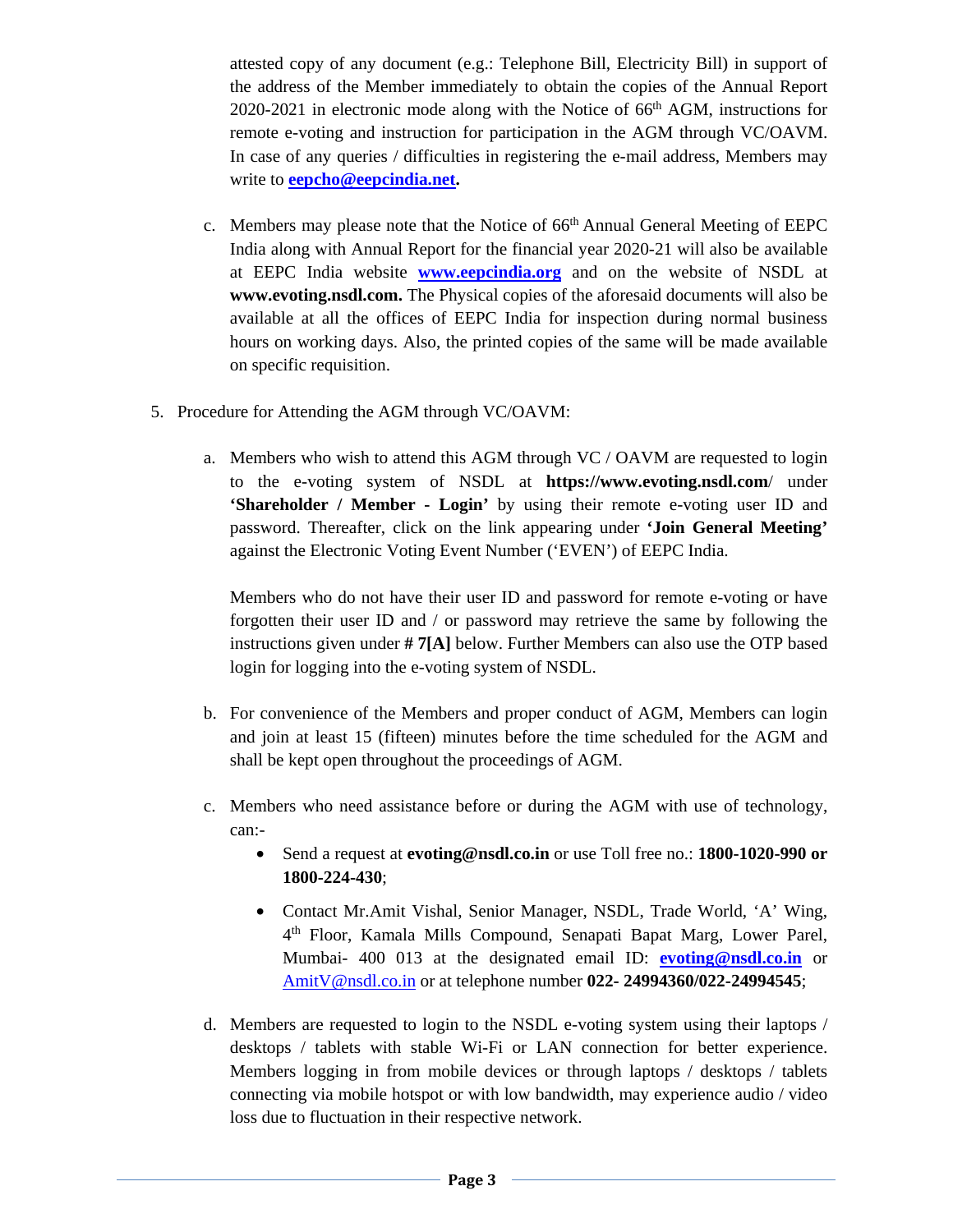- e. Members attending the AGM through VC / OAVM shall be counted for the purpose of reckoning the quorum under Section 103 of the Act.
- 6. Procedure to raise Questions / seek clarifications:
	- a. As the AGM is being conducted through VC / OAVM, for the smooth conduct of proceedings of the AGM, Members are encouraged to express their views / send their queries in advance mentioning their name of the organisation, Membership number, email id, mobile number at **eepcho@eepcindia.net.** Relevant Questions / queries received by the Company till 5.00 p.m. on Thursday,  $16<sup>th</sup>$  September, 2021 shall only be considered and responded during the AGM.
	- b. Members who would like to express their views or ask questions during the AGM may register themselves as a speaker by visiting the link **https://www.evoting.nsdl.com** from 10.00 a.m. on Monday, 20<sup>th</sup> September, 2021 till 5.00 p.m. on Friday, 24<sup>th</sup> September, 2021.
	- c. EEPC India reserves the right to restrict the number of questions and number of speakers, as appropriate for smooth conduct of the AGM.
- 7. Remote E-Voting and E-Voting During the 66<sup>th</sup> Annual General Meeting [Voting through electronic means for Ordinary Members only]:

Pursuant to provisions of Section 108 of the Companies Act, 2013 read with Rule 20 of the Companies (Management and Administration) Rules, 2014,as amended from time to time and the Secretarial Standard on General Meeting (SS2) issued by The Institute of Company Secretaries of India, EEPC India is pleased to offer remote e-voting facility (facility to cast vote prior to the AGM) and also e-voting during the  $66<sup>th</sup>$  Annual General Meeting to the ordinary members to exercise their right to votes electronically on all the resolutions set forth in the Notice convening the 66<sup>th</sup> Annual General Meeting to be held on Tuesday, the 28th September, 2021 at 11.30 a.m. Ordinary Members who have cast their votes by remote e-voting prior to the AGM may participate in the AGM but shall not be entitled to cast their votes again. Ordinary Members attending the AGM who have not cast their vote by remote e-voting shall be eligible to cast their vote through e-voting during the AGM. The Working Committee ('the Board') of EEPC India has engaged the services of National Securities Depository Limited (NSDL) to provide e-voting facility. The Working Committee of EEPC India ('the Board') has appointed Mr. Anuj Tulsyan, Practicing Chartered Accountant (Membership No.067173), as the Scrutinizer to scrutinize the evoting for this purpose.

The e-voting facility is available at the link **https://www.evoting.nsdl.com**

The remote e-voting facility will be available during the following voting period:

| Commencement of remote e-voting      | End of remote e-voting                                    |
|--------------------------------------|-----------------------------------------------------------|
| $23rd$ September, 2021 at 10.00 a.m. | $\frac{1}{27}$ <sup>th</sup> September, 2021 at 5.00 p.m. |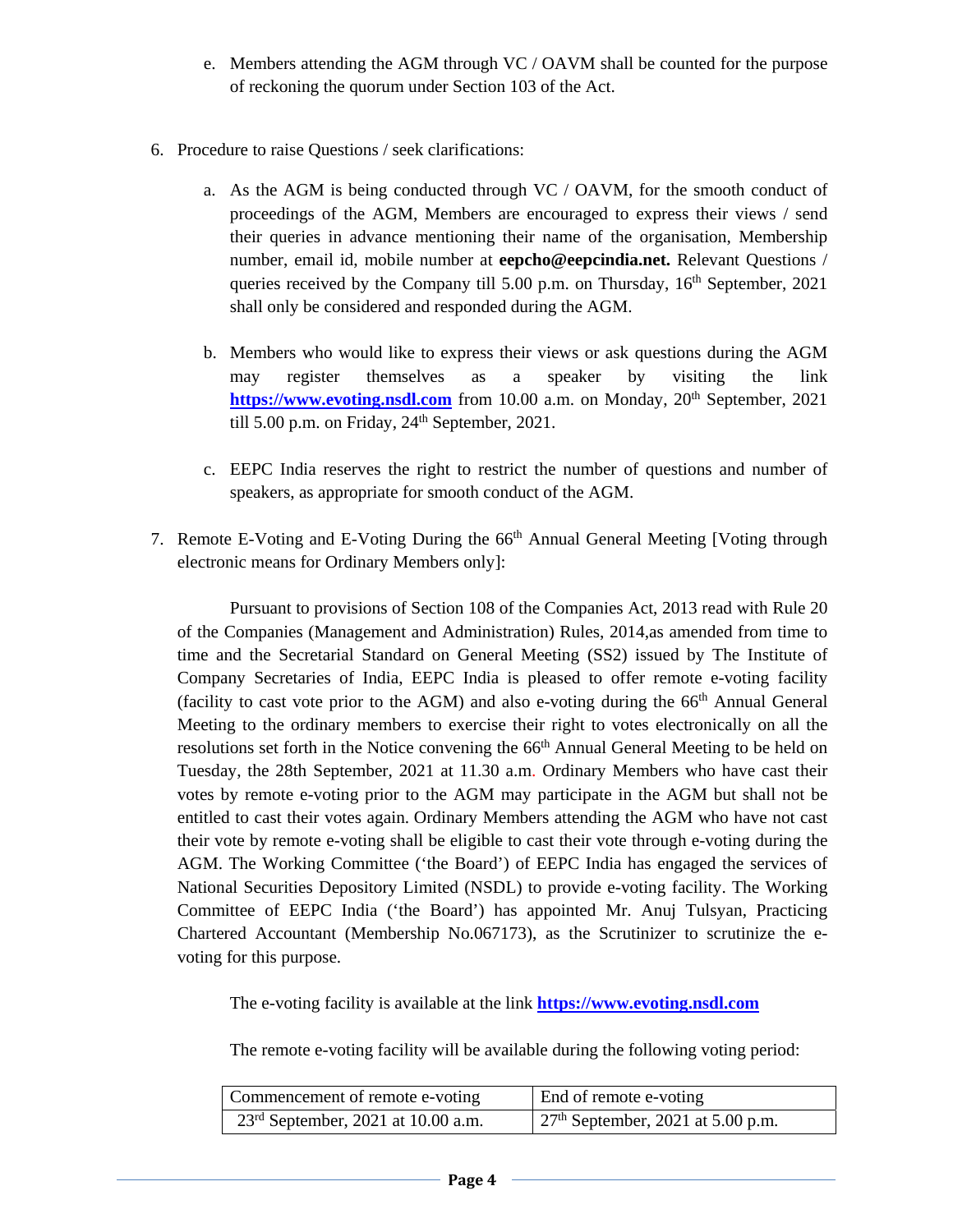Please read the following instructions to exercise your vote:

[These details and the instructions form an integral part of the Notice for the 66<sup>th</sup> Annual General Meeting to be held on Tuesday, 28th September, 2021 at 11.30 a.m]

# **[A]. Instructions for remote e-voting (only for Ordinary Members)**

The details of the process and manner for remote e-voting are explained below:

- I. Open the attached PDF file "**e-Voting.pdf**" giving your membership code as password, which contains your "User ID" and "Password for evoting". Please note that the password is an initial password.
- II. Open the internet browser and type the following URL. **https://www.evoting.nsdl.com**
- III. Click on members –Login
- IV. Insert User ID and Password as initial password stated in (I) above. Click on '**Login**' and also insert the verification code as shown on the screen.
- V. The Password change menu will appear on your screen. Change to new Password of your choice, making sure that it contains a minimum of 8 digits or characters or a combination of the two. Please take utmost care to keep your password confidential.
- VI. If you are unable to retrieve the 'initial password' or have forgotten your password, you may send an e-mail requesting for password at **evoting@nsdl.co.in,** mentioning your name of organisation and membership number.
- VII. Once the e-voting home page opens, click on **e-voting> Active Evoting Cycles/VC or OAVM**.
- VIII. Select the EVEN (E-Voting Event Number) of EEPC INDIA (the number is provided in this document). Once you enter the number, the '**Cast Vote**' page will open. Now you are ready for e-voting.
- IX. Cast your vote by selecting your favored options and click '**Submit'**. Thereafter click '**Confirm'** when prompted. Please note that once your vote is cast on the selected resolution, it cannot be modified. Thereafter, the message '**Vote cast successfully**' will be displayed.

# **Notes**:-

- a. Corporate and institutional members are required to send a scanned copy (in PDF/JPEG format) of the relevant Board Resolution / appropriate authorisation, with the specimen signature(s) of the authorised signatory(ies) duly attested, to the Scrutinizer through e-mail at **caanujtulsyan@hotmail.com** with a copy marked to NSDL's e-mail ID **evoting@nsdl.co.in**
- b. In case of any queries/grievance, you may refer the Frequently Asked Questions (FAQs) for members and e-voting user manual for members available under the Downloads section of NSDL's e-voting website **https://www.evoting.nsdl.com.**  You can also mail your queries at NSDL, by sending an email to **evoting@nsdl.co.in.** Or use Toll free no.: **1800-1020-990 or 1800-224-430;**